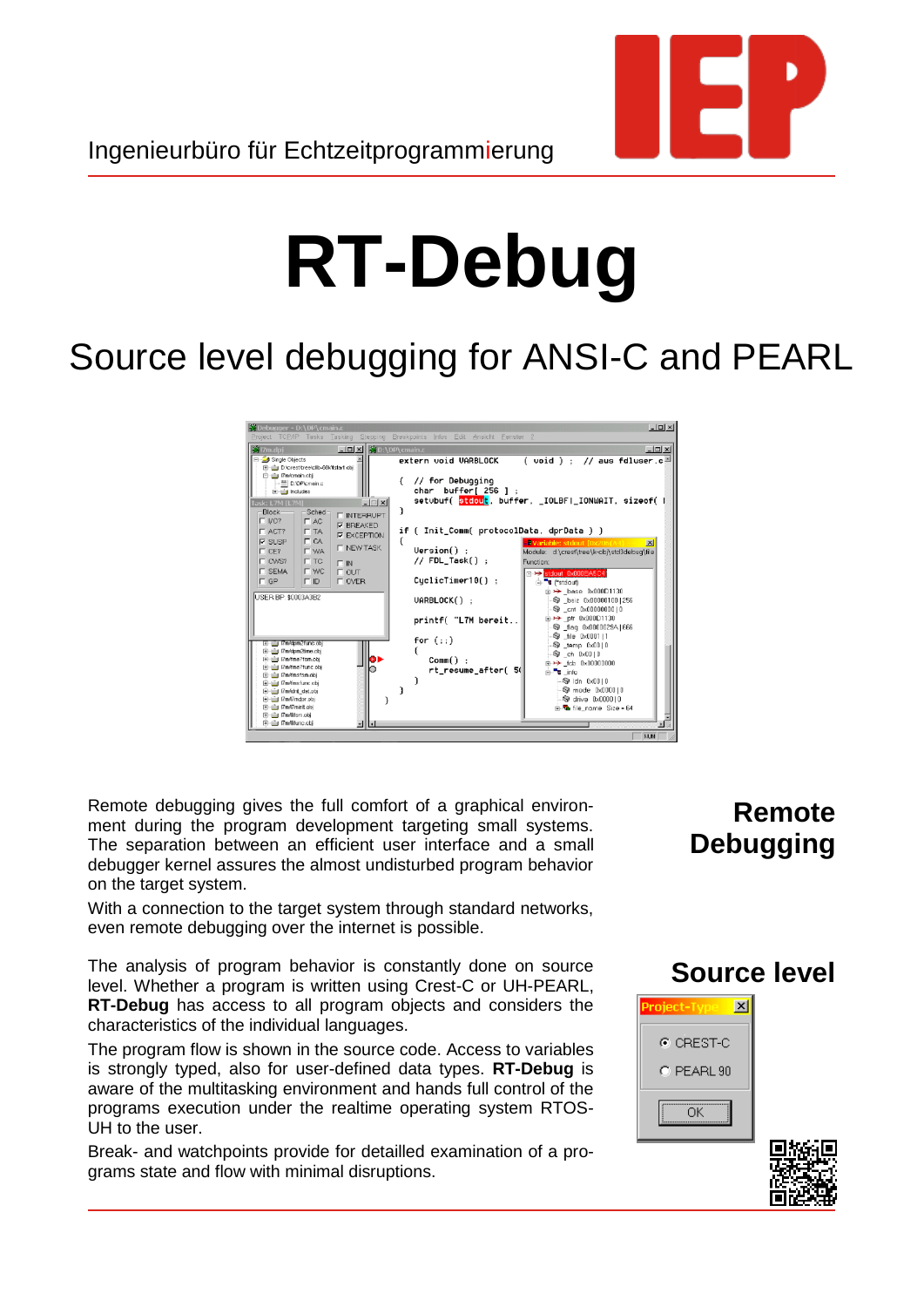#### **Crash analysis**

**Tasking control**

 $\Box$ Block Sched **FINTERRUPT**  $\Box$  I/O?  $\Box$ AC  $\Box$  BREAKED  $\overline{\Box}$  $\Gamma$  ACT?  $\square$  EXCEPTION  $\Box$  CA  $\nabla$  SUSP **IT NEW TASK**  $\Box$  CE? **IT WA**  $\Box$  CWS?  $\Box$ TC  $\Box$ IN  $\Box$  SEMA  $\overline{\Gamma}$  out<br> $\overline{\Gamma}$  over  $\Box$  wc  $\Box$  GP  $\Box$ 

Even in the case of catastrophic program aborts such as bus- or address errors **RT-Debug** offers support.

Callstack and backtrace allow to inspect the program behavior before a crash. At each point in the callstack, the program state is displayed in the correct context. Seeing the valid values of variables eases the detection of either algorithmic or tasking-based programming errors as far as possible. For special cases, access to assembler code, register contents and administrative task data is provided.

**RT-Debug** shows the current state of the task under control in a task state window.

The continuous display of the task state provides a precise insight into the runtime behavior. Special events are logged in a message pane.

A task can be interrupted at any time. The current program position is graphically shown in the source code window.

For exact control of the program flow, controlled program execution is provided by the instructions:

- Step in executes the program in a single step mode
- Step Out stops at the return from the current procedure
- Step Over stops after returning from a procedure call

Breakpoints for systematic interruption of program execution are set directly in the source code window.

Watchpoints allow to take a snapshot of all variables currently in scope with minimal disruption of program flow.

#### **Quick Watch**



The values of all local and global variables can be inspected using the quickwatch window. Variables of complex data types are shown in a tree view, selective opening of sub-elements gives a quick overview and simple access to member variables. Different symbols for different data types give a concise view, even when working on larger projects.

| <b>Set Value</b> |                                        |  |
|------------------|----------------------------------------|--|
| Name             | stdout                                 |  |
| Type             | struct ("stdout);                      |  |
| <b>Address</b>   | $0 \times 206(A4) = 0 \times 000BBD22$ |  |
| Value            | 0x000BAF3C                             |  |
| ΟK               | Cancel                                 |  |

A Quick Watch dialog shows all available information about individual variables or members of structured data and allows to change their values.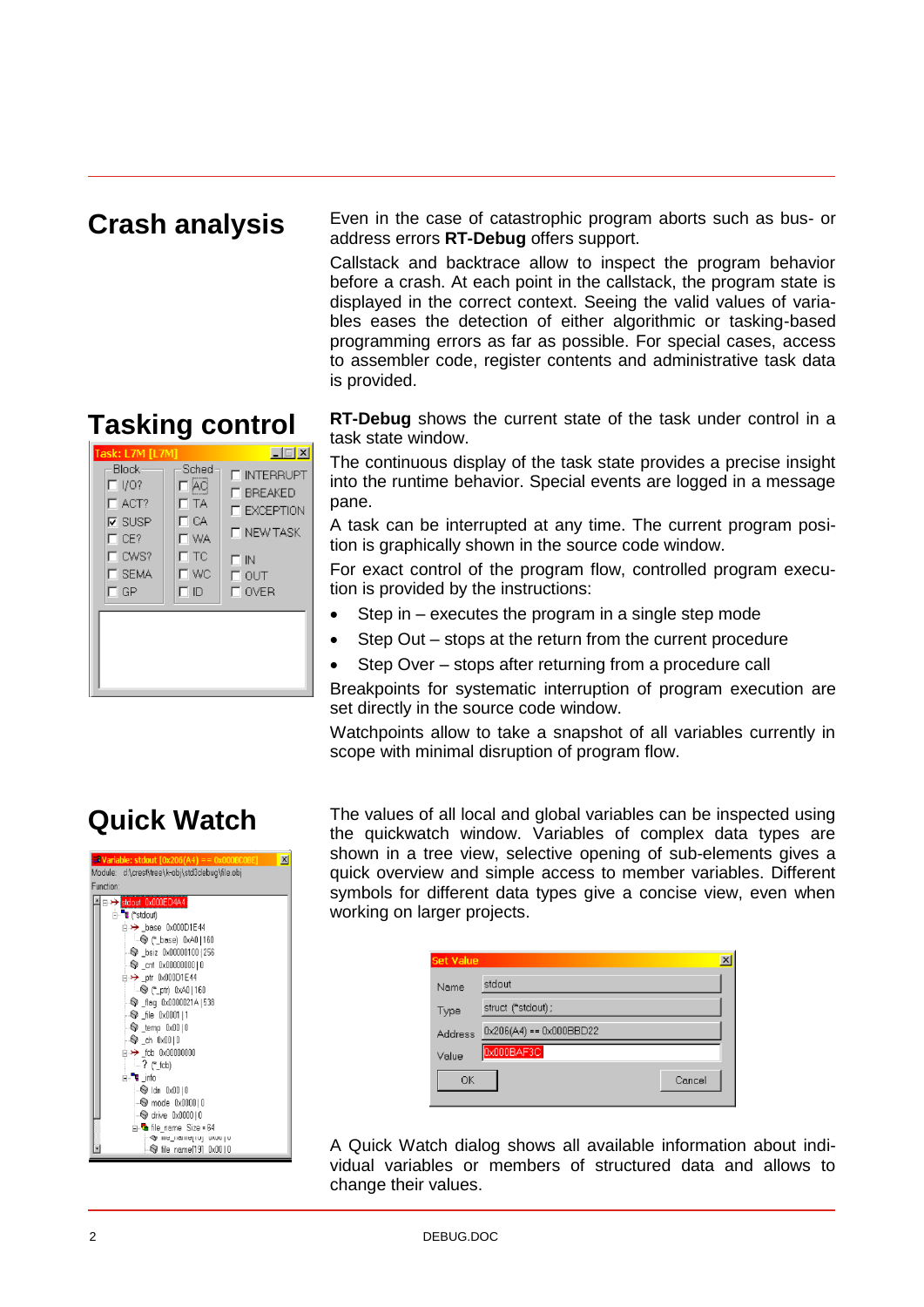**RT-Debug** presents all available project information in clear, hierarchical form. Dependencies between the individual translation units as well as the linked libraries are visualized in order to ease the navigation in the source code.

## **Project Organization**



The individual source files are accessable simply and quickly by navigation in the project tree. The simultaneous display of several source code panes gives an optimal view to the program flow.

Break- and Watchpoints are shown in the source code, different colors allow to differentiate between possible, active and hitten points.

When a breakpoint is hit, the program execution is suspended, all quickwatch windows are refreshed and the current point of execution is shown graphically in the source code.

On the hit of a watchpoint, program execution is interrupted only to refresh the quickwatch windows and is resumed immediately thereafter.